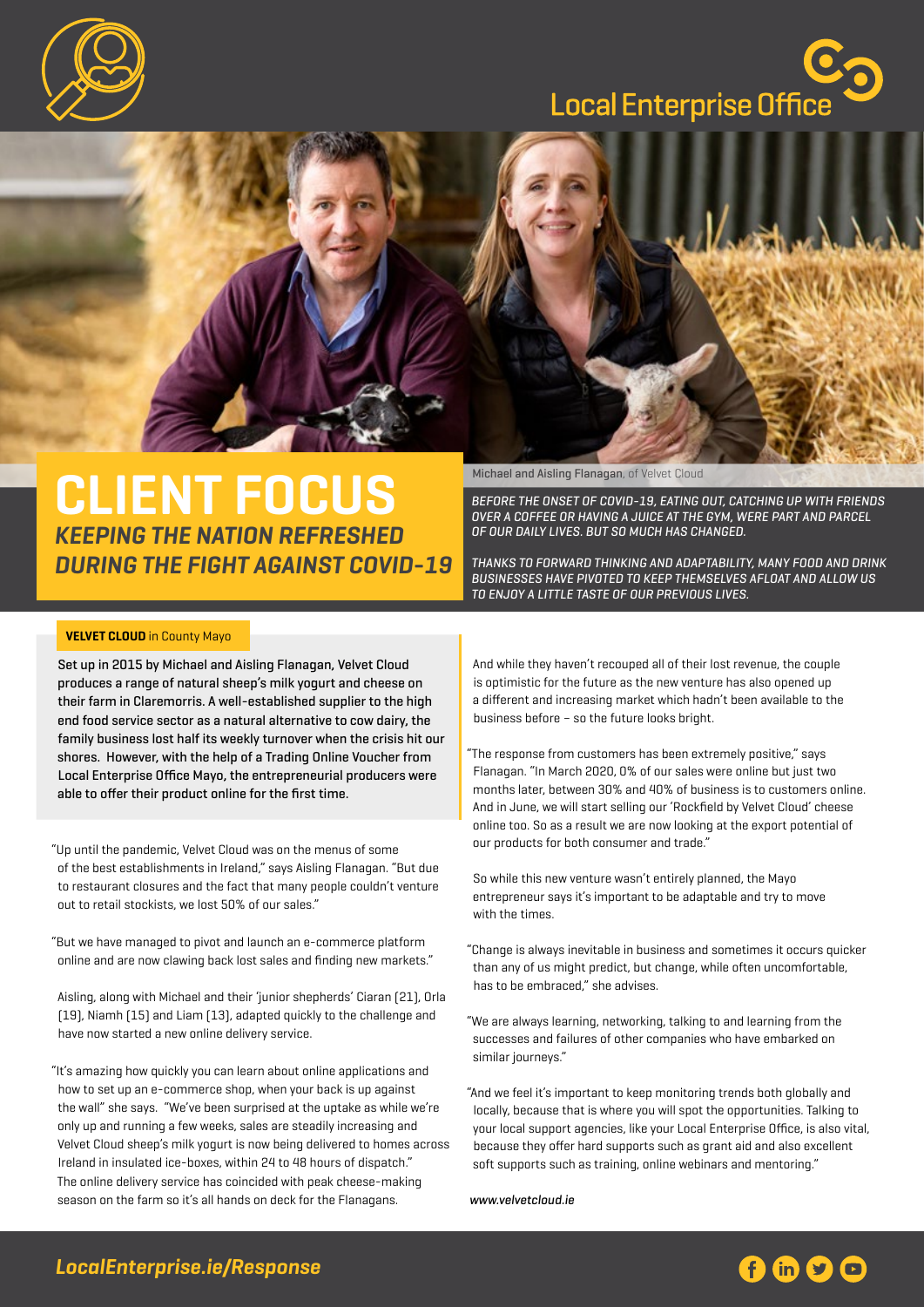

#### **BEAN DELIVERED** in Dublin City

A decent cup of coffee is one of the luxuries many have missed during lockdown. But Bean Delivered, a coffee subscription service, delivers different coffees from various Irish roasters to customers' front door each month and it has been busier than ever as colleagues and friends are keeping in touch by virtual catch-ups over coffee brewed in their own homes.

Before the pandemic hit, the Dublin City-based company availed of a Trading Online Voucher, which has allowed them to upgrade their webstore, create better blog content, run a new digital campaign and make SEO (Search Engine Optimisation) improvements. It also facilitated them to devise a B2B (Business to Business) plan to support business, as well as the needs of employees working from home.

"Bean Delivered has been coping surprisingly well during the crisis as with more people now working remotely and spending more time at home, coffee consumption has risen dramatically," says founder James Coffey. "We did, however, have to put some plans for a couple of projects and concepts on hold but hopefully we can return to them later in the year."

In order to keep business going, the company is offering discounts to customers and they also received support from Local Enterprise Office Dublin City through the Business Continuity Voucher.

"One of the first things we did in March was offer customers a three month, one-off subscription for €50 - a discounted offering of over 15% which was as close to cost price as we could make it," says Coffey. "Secondly we invested in equipment which would allow people to brew better coffee at home. This is something we had thought about for a

long time and since we started stocking it, have sold out twice and regularly have to send French Presses, Aeropresses and coffee grinders to all parts of the country. Investing in this stock was a risk for us, but thankfully, one which has paid off."

"We have also updated our website, web hosting, created a host of new collateral and been able to lock in longer term contracts with vendors thanks to the Trading Online Voucher from our Local Enterprise Office."

James Coffey says the ethos at Bean Delivered has always been to support local, Irish coffee roasters. He believes the combination of helping others and relying on support is vital and would advise other companies to do the same.

"We think supporting local is so important and during times of crisis, even more so," he says. "It's one of the reasons we have been successful to date and during Covid-19, Bean Delivered is very fortunate to have several resources to lean on for help and guidance - from our LEO to friends in other businesses as well as family members being extra supportive."

"Being able to sound out ideas, discuss new plans, and just have someone to listen to us has helped us survive and be successful during this crisis. I'm also aware that everyone isn't lucky enough to have the fantastic support we have and I would recommend they reach out to their LEO to see if there is support available, or at the very least, reach out to us as I'm always more than happy to have a chat, or a virtual cup of coffee."

[www.beandelivered.ie](http://beandelivered.ie)